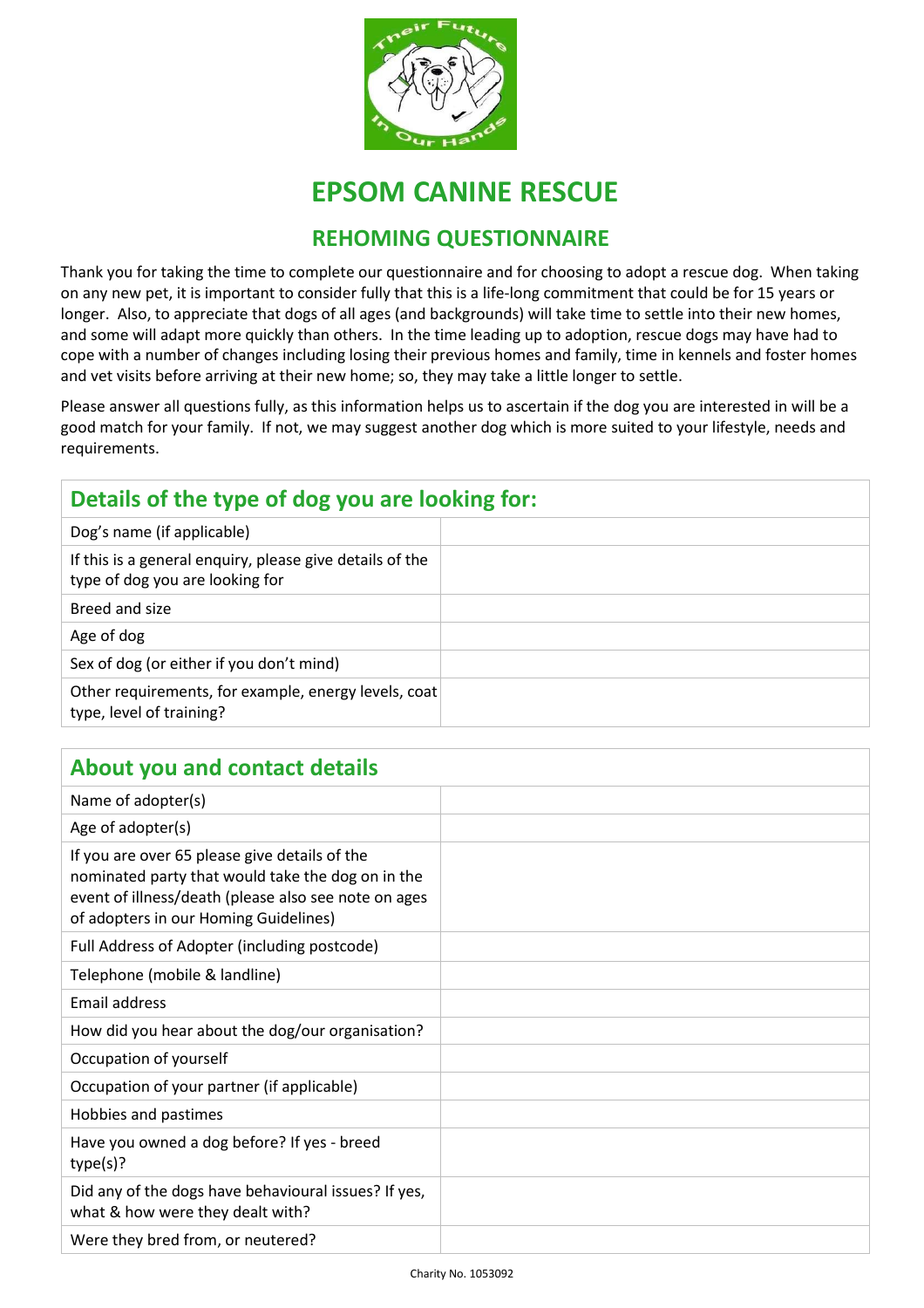| What happened to them?                                                                                                                                                                                                                                     |  |
|------------------------------------------------------------------------------------------------------------------------------------------------------------------------------------------------------------------------------------------------------------|--|
| Any other relevant/previous dog experience?                                                                                                                                                                                                                |  |
| When are you ready to adopt a dog?<br>(If you are unable to adopt a dog within the next three weeks due to<br>holiday or other commitments, please wait until you are able to do so<br>before applying, as we are unable to 'hold' dogs pending adoption.) |  |
| How many walks will you be able to realistically give<br>a dog each day, and how long will they be for<br>approximately (this will allow us to match a dog to<br>your requirements so please be honest!)                                                   |  |
| Do you have transport to collect/return a dog?                                                                                                                                                                                                             |  |
| Is there a trainer whose techniques you admire?                                                                                                                                                                                                            |  |

| <b>Household details</b>                                                                                                                                        |  |
|-----------------------------------------------------------------------------------------------------------------------------------------------------------------|--|
| Other adults (including relationship to adopter)                                                                                                                |  |
| Details of any children living in the home including<br>ages                                                                                                    |  |
| Are the children used to dogs, or do they have<br>regular contact with other dogs? Please provide<br>details of breeds and so on                                |  |
| Please provide details of any children who are<br>regular visitors to the home including ages and how<br>often they visit.                                      |  |
| Do any family members have allergies or other<br>special needs?                                                                                                 |  |
| Are there any other dogs currently living in the<br>home? If yes please provide details of age, breed,<br>sex and whether neutered & vaccinated                 |  |
| Do you have other dogs who are regular visitors to<br>the home? If yes please provide details of age,<br>breed, sex, whether neutered & vaccinated.             |  |
| Any cats living in the home? If yes, please give<br>details and whether they are used to living with dogs<br>& if their personality is more confident or timid. |  |
| Any other pet animals living in the home? If yes,<br>please give details.                                                                                       |  |
| Any livestock, for example, chickens, horses etc living<br>outside?                                                                                             |  |
| Type of property (house, flat etc)                                                                                                                              |  |
| Please advise status of the property (owned/private<br>rented/council/housing association etc)                                                                  |  |
| Do you require written permission to keep a dog and<br>has this been obtained? (a copy of the agreement<br>will be required at home-check)                      |  |
| Time at present address                                                                                                                                         |  |
| Do you have any plans to move within the next year?                                                                                                             |  |
| Location? (for example, main road, cul-de-sac etc)                                                                                                              |  |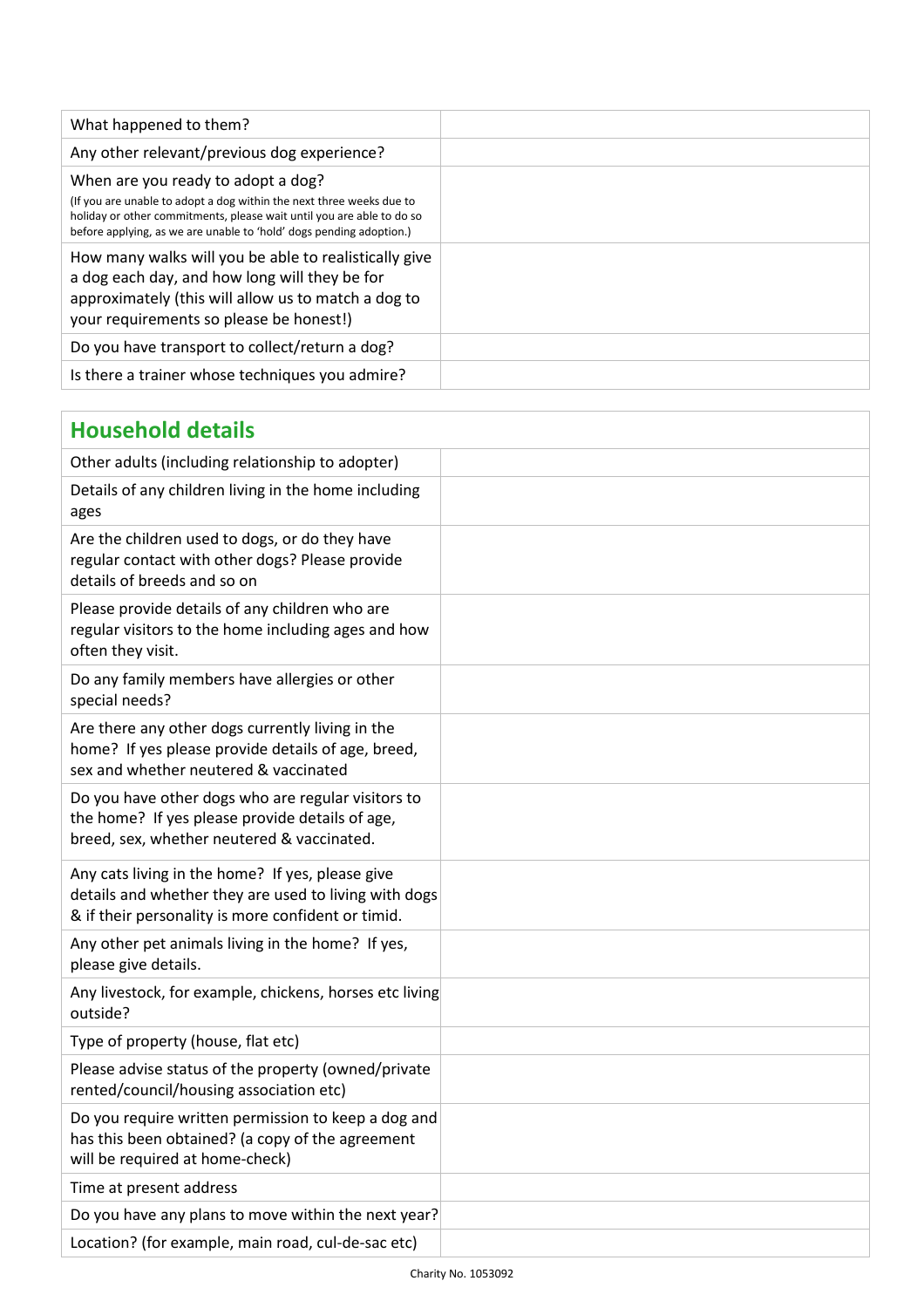| Approximate garden size                                                                                                                                                                                                                                                                                                                                                                                                                                    |  |
|------------------------------------------------------------------------------------------------------------------------------------------------------------------------------------------------------------------------------------------------------------------------------------------------------------------------------------------------------------------------------------------------------------------------------------------------------------|--|
| Type of fencing (for example hedge, wooden<br>boarding, wire mesh). If you have hedging is this<br>secured with additional chain-link or wire mesh?                                                                                                                                                                                                                                                                                                        |  |
| Height of fencing at lowest point (including any<br>gates)                                                                                                                                                                                                                                                                                                                                                                                                 |  |
| Is the garden secure to prevent the dog escaping or<br>being stolen?                                                                                                                                                                                                                                                                                                                                                                                       |  |
| Is there a pond or swimming pool? If yes is it secured<br>to prevent a dog falling in?                                                                                                                                                                                                                                                                                                                                                                     |  |
| Which dog walking areas do you propose to use?<br>(town, park, countryside etc)                                                                                                                                                                                                                                                                                                                                                                            |  |
| Where will the dog sleep at night?                                                                                                                                                                                                                                                                                                                                                                                                                         |  |
| How do you feel about dogs on furniture and/or<br>beds?                                                                                                                                                                                                                                                                                                                                                                                                    |  |
| Please provide details of the Veterinary Practice that<br>you propose registering the dog with.                                                                                                                                                                                                                                                                                                                                                            |  |
| Do you have, or could we request, a reference letter<br>from your vet and/or another Rescue?                                                                                                                                                                                                                                                                                                                                                               |  |
| Are you aware of the costs that owning a dog entail?<br>(Please note that it is an adoption requirement that all dogs will receive<br>an annual booster and regular worm/flea treatment)                                                                                                                                                                                                                                                                   |  |
| We are a small rescue and the average rehoming<br>costs for a dog in our care exceeds £300. We ask,<br>therefore, a minimum donation of £200 for dogs<br>aged 1 to 7 years, £150 for 8 to 11 years and £85 for<br>12 years and over. The minimum donation for a pair<br>is £300. Puppies and pure breeds are dependent on<br>breed and the suggested donation will be shown<br>beside their details on our website. Are you happy to<br>pay this donation? |  |

## **Absence from home**

| Working hours of adopter & partner (if applicable)<br>Approximately how long will the dog be left alone for<br>at any one time?                                                                                                                                     |  |
|---------------------------------------------------------------------------------------------------------------------------------------------------------------------------------------------------------------------------------------------------------------------|--|
| Where will the dog be in the day when you are out?                                                                                                                                                                                                                  |  |
| What arrangements will be made for the dog if you<br>are out for longer than 4 hours (for example,<br>neighbour, dog walker, day boarding etc? (Please note that<br>depending on age & temperament, not every dog will be able to be left<br>alone for this period) |  |
| Do you have any holidays booked for the near future?                                                                                                                                                                                                                |  |
| Who will care for the dog whilst you are away (for<br>example) Kennels, other family etc                                                                                                                                                                            |  |